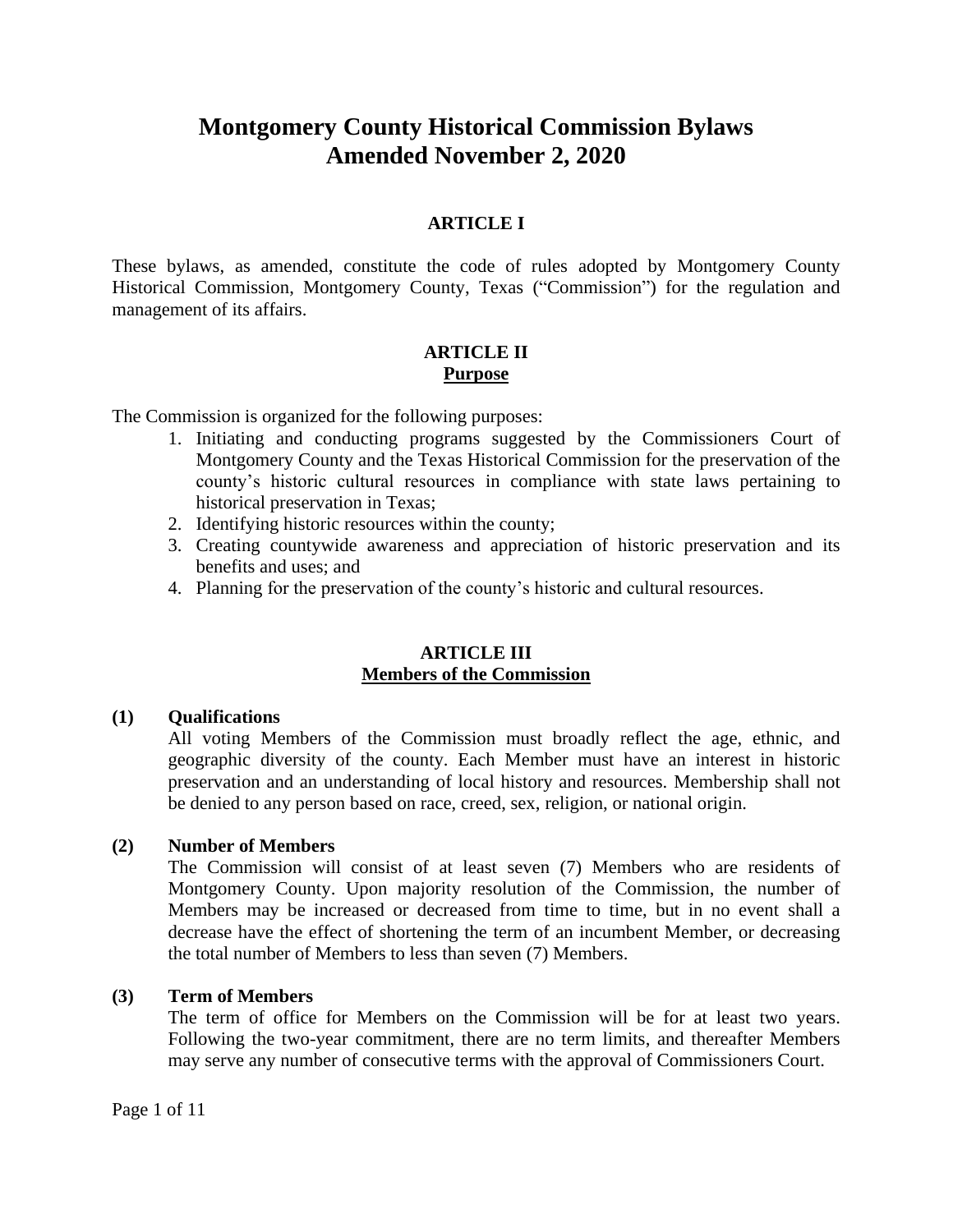## **(4) Appointment of Members**

Appointments to the Commission shall be during the month of January of odd-numbered years. If the Commissioners Court fails to appoint a Commission by April 1 of each oddnumbered year, the Texas Historical Commission may appoint the Commission after 30 days' written notice to the Commissioner's Court.

## **(5) Reappointment of Members**

Members desiring reappointment must attend at least four Commission meetings per year and actively work on a committee, task force or project. After the third absence in a row, a member will be automatically dropped from membership unless written notice to the Chairman for reasonable cause has been received.

## **(6) Resignation**

Any Member may resign at any time by delivering written notice to the Secretary or Chairperson of the Commission. Such resignation shall take effect upon receipt or, if later, at the time specified in the notice.

## **(7) Removal**

A majority of the entire membership of the Commission at a Regular Meeting may remove any Member for cause at any time, or at a Special Meeting called for that purpose. Any Member under consideration for removal must first be notified about the consideration by written notice at least five (5) days prior to the meeting at which the vote takes place.

#### **(8) Vacancies**

The Commissioners Court may fill a vacancy on the Commission for the remainder of the unexpired term. Vacancies shall be filled as soon as practical.

#### **(9) Compensation**

Members shall not receive any salaries or other compensation for their services, but by resolution of the Commission, may be reimbursed for any actual expenses incurred in the performance of their duties for the Commission, as long as a majority of disinterested Members approves the reimbursement.

#### **(10) Ex-Officio Status**

This type of membership shall consist of partners with an interest or impact in the preservation of Montgomery County. *Ex-Officio* members shall include the County Judge, County Commissioners, the director of the Heritage Museum of Montgomery County, or any other organization that should be a partner of the County Historical Commission (examples: Main Street Managers, Main Street Board Members, Certified Local Government Coordinator, Chamber of Commerce, Convention and Visitors Bureau, etc.). These members are NON-VOTING MEMBERS.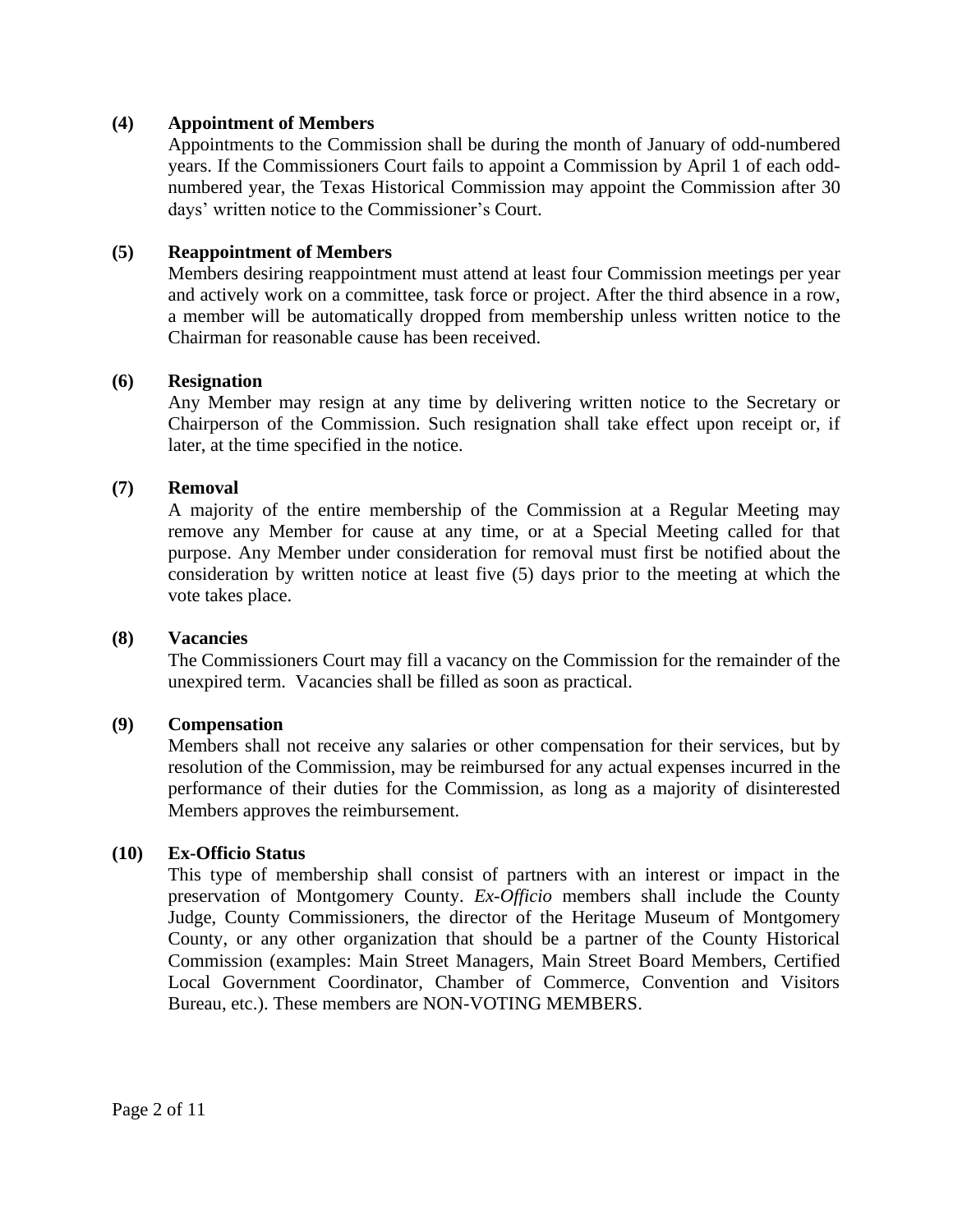## **(11) Emeritus Members**

This type of membership is available to recognize Members who have made significant contributions to the Commission and who are unable for any reason to continue as active members. These Members are NON-VOTING MEMBERS and are not obligated to attend meetings.

## **ARTICLE IV Conflicts of Interest and Code of Ethics**

## **(1) Conflicts of Interest Policy**

- (a) If a Member, agent, or employee of the Commission has a conflict of interest in any transaction involving the selection, award, or administration of historic preservation funds, historic preservation grants, or museum grants, he or she may not participate in a vote, discussion, or decision about the matter.
- (b) A person has a conflict of interest in such a transaction if a financial benefit as a result of such a transaction is likely to be received by any of the following:
	- (1) The person;
	- (2) Any Member of the person's immediately family, which includes spouse and any minor children;
	- (3) A business partner of the person; or
	- (4) Any organization for profit in which the person or any persons of paragraphs (2) and (3), of this subsection is serving or is about to serve as an officer, director, trustee, partner, or employee.
- (c) A financial benefit includes, but is not limited to, grant money, contract, subcontract, royalty, Commission, contingency, brokerage fee, gratuity, favor, or any other thing of monetary value.

## **ARTICLE V Commission Meetings**

## **(1) Open Meetings**

Meetings shall be open to the public and shall be conducted in accordance with the open meetings law, Texas Government Code Chapter 551.

#### **(2) Place of Board Meetings**

Meetings of the Commission shall be held at the Conroe Chamber of Commerce or at any other place that the Chairperson or the Membership may designate.

#### **(3) Regular and Special Meetings**

Regular meetings of the Commission shall be held at least six (6) times each year, or more frequently as deemed necessary by the Commission. The Chairperson or any three Members may call Special Meetings.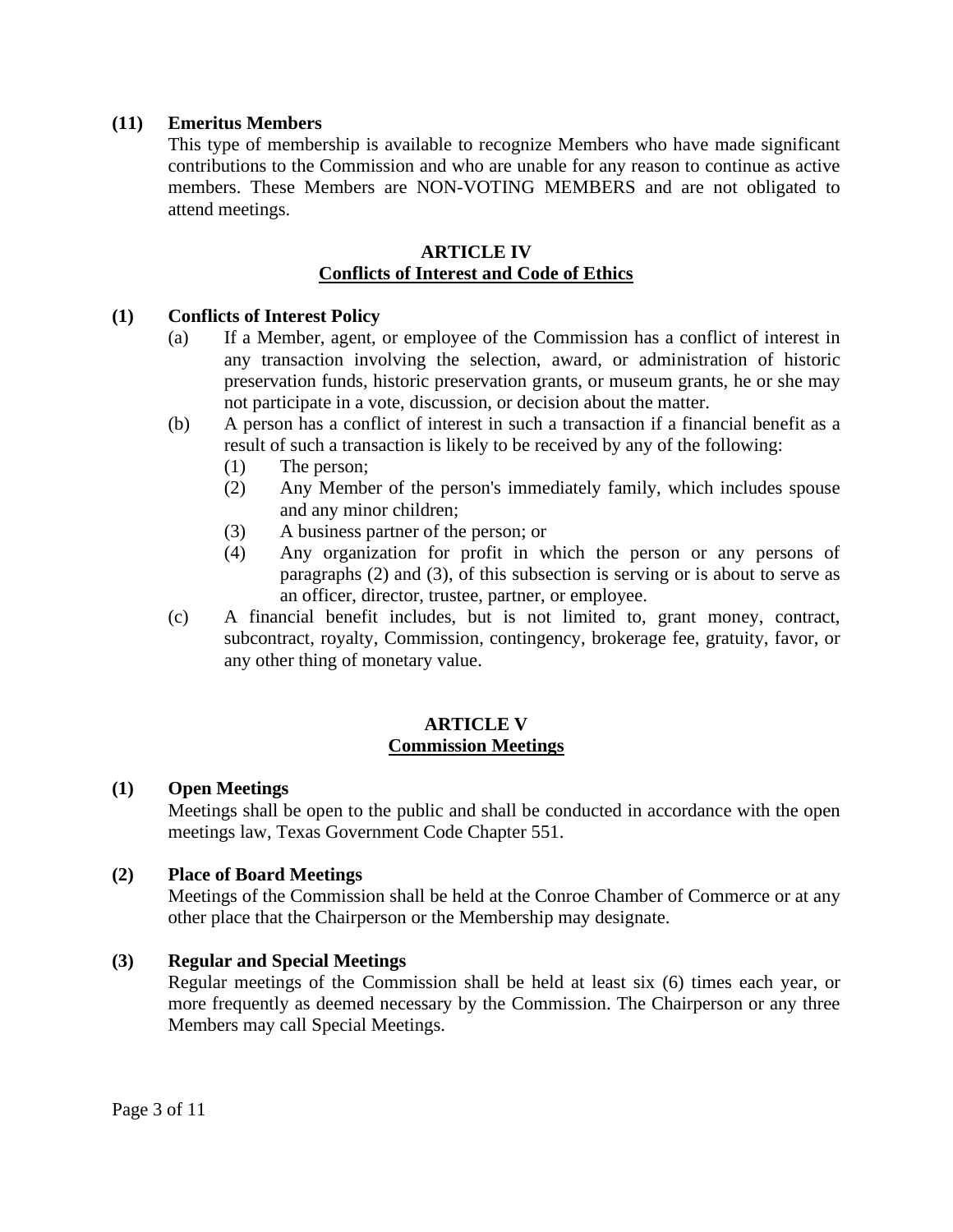## **(4) Notice of Board Meetings**

Written notice of the date, time, place and subject of each meeting must be posted in a place readily accessible to the general public in the county courthouse at all times for at least 72 hours before the scheduled time of the meeting, except when there is an emergency or urgent public necessity as provided by Texas Government Code Section 551.045.

## **(5) Quorum**

A minimum of seven (7) voting Members (present at the meeting) shall constitute a quorum for the purposes of convening a meeting or conducting business. At Board meetings where a quorum is present, a majority vote of the Commission Members attending shall constitute an act of the Commission unless a greater number is required by any provision of these bylaws.

#### **(6) Voting and Proxy**

When it is necessary to vote on any matter before the Board, Members shall be present in person to vote, provided that with reasonable notice to the Board Chairperson, a Member may attend any meeting and vote by electronic means as provided in these Bylaws. Proxy voting is not permitted.

## **(7) Electronic Communication**

Telephone conferencing or electronic virtual facing meetings may be the methods used for a meeting of the Commission, if an emergency or public necessity exists within the meaning of Section 551.045 of the Texas Government Code or the convening at one location of a quorum of the Commission is difficult or impossible due to a public disaster or calamity as ordered by the Texas governor or County judge.

The telephone conferencing or electronic virtual facing meeting is subject to the notice requirements applicable to other meetings. Notice of the telephone conferencing or electronic virtual facing meeting must specify the person responsible for setting up the meeting, and the location where and how each meeting will be occurring. Each part of the meeting that is required to be open to the public shall be audible to the public at the location specified in the notice of the meeting as the location of the meeting and should be electronically recorded or by written minutes. All recordings or written minutes shall be made available to the public. The location designated in the notice as the location of the meeting shall provide available communication for the public during the entire telephone conferencing and electronic virtual facing meeting; and the identification of each party to the telephone conference and electronic virtual facing shall be clearly stated in the meeting.

#### **(8) Minutes**

The Commission shall prepare and keep written minutes or make an electronic recording of each open meeting of the Commission. The minutes must state the subject of each deliberation and indicate each vote, order, decision, or other action taken.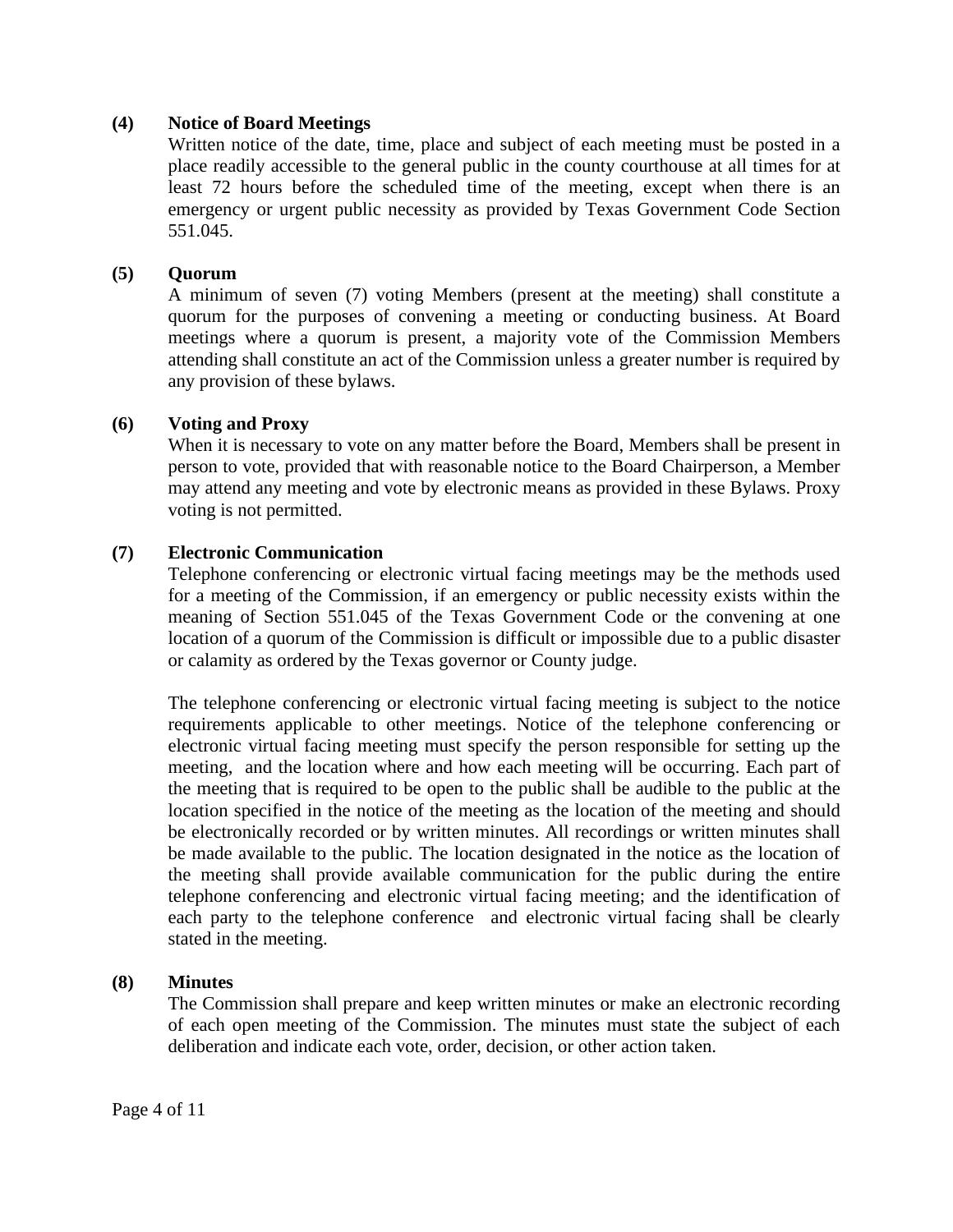#### **(9) Recording of Meeting by Person in Attendance**

A person in attendance may record all or any part of an open meeting of the Commission by means of electronic recording, video camera, or other means of oral or visual reproduction. The Commission may adopt reasonable rules to maintain order at a meeting, including rules relating to the location of recording equipment and the way the recording is conducted. Such rules may not prevent or unreasonably impair a person from exercising their right to record the meeting.

## **ARTICLE VI Officers**

#### **(1) Roster of Officers**

The Commission shall have a Chairperson, Vice Chairperson, Treasurer, and Secretary. These four officers shall constitute the Executive Committee. The Commission may have, at its discretion, such other officers as may be appointed by the Members of the Commission. No Member may hold two or more offices.

#### **(2) Election and Removal of Officers**

With the exception of the Chairperson who is appointed by the County Judge and approved by the Commissioners Court, all officers shall serve two-year terms. The election shall be conducted at the first meeting of the calendar year and following the appointment of the new Members filling expired terms, or as soon as practical thereafter. Officers shall remain in office until their successors have been selected. Officers may serve consecutive terms without limit. The election of officers shall be by majority vote of the Members of the Commission attending the meeting.

#### **(3) Vacancies**

If a vacancy occurs during the term of office for any elected officer, the Members of the Commission shall elect a new officer to fill the remainder of the term as soon as practical, by majority vote of Members present.

#### **(4) Chairperson**

The Chairperson will supervise and control the affairs of the Commission and shall exercise such supervisory powers as may be given him/her by the Members of the Commission. The Chairperson will perform all duties incident to such office and such other duties as may be provided in these bylaws or as the Commission may prescribe from time to time. The Chairperson shall preside at all meetings and shall exercise parliamentary control in accordance with Robert's Rules of Order.

#### **(5) Vice Chairperson**

The Vice Chairperson shall act in place of the Chairperson in the event of the Chairperson's absence, inability, or refusal to act, and shall exercise and discharge such other duties as may be required by the Commission. The Vice Chairperson shall serve as the parliamentarian and interpret any ambiguities of the bylaws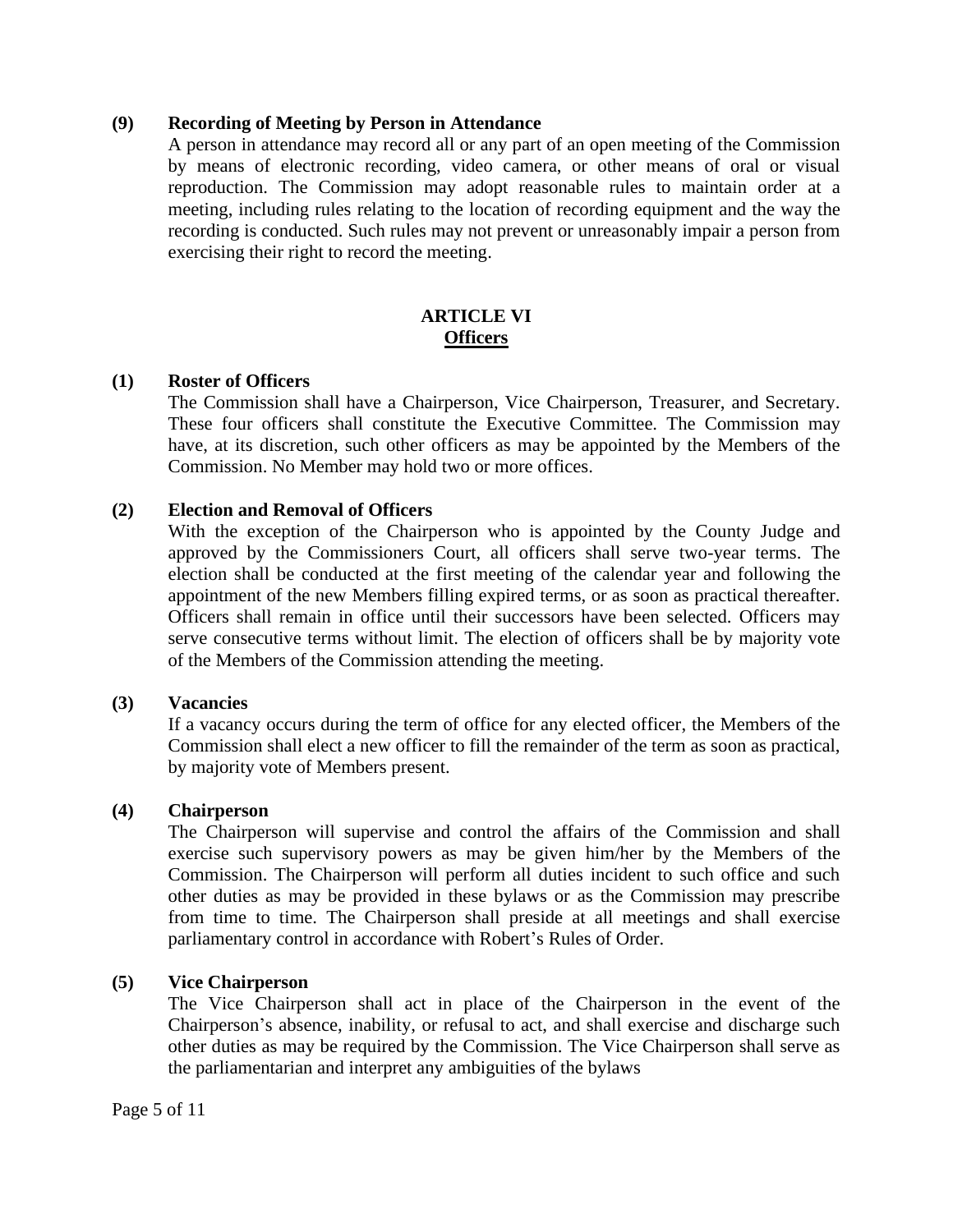#### **(6) Treasurer**

The Treasurer will conduct financial business of the Commission, will submit reports of financial standings at each meeting and provide accountings to the County Auditor and Commission Officers as requested and will perform in general all duties incident to the office of Treasurer and such other duties as may be required by law or by these bylaws, or which may be assigned from time to time by the Executive Committee.

## **(7) Secretary**

The Secretary will perform all duties incident to the office of Secretary and such other duties as may be required by law or by these bylaws. The Secretary shall attest to and keep the bylaws and other legal records of the Commission, or copies thereof, at the principal office of the Commission. The Secretary shall take or ensure that someone takes minutes of all meetings of the committees and Commission and shall keep copies of all minutes at the principal office of the Commission.

#### **(8) Records**

All elected officers and committee chairpersons shall relinquish their records to the Chairperson immediately upon the completion of their term of office or completion of a Committee project.

#### **(9) Resignation**

An officer may resign the office while not resigning membership from the Commission, by submitting a letter to the Chairperson. The Chairperson shall appoint vacancies occurring in any office other than the Chairperson for the remainder of the term.

#### **ARTICLE VII Committees**

#### **(1) Chairperson**

The Chairperson of the Commission shall appoint committee chairpersons, standing committees, and such *ad hoc* committees as may be necessary to perform the work of the Commission.

#### **(2) Standing Committees**

These include the Executive Committee; Grants Committee; Fundraising Committee; Research and Historical Marker Committee; Communications Website and Social Media Committee; Historical Cemetery Committee; Endangered Buildings Committee; and Youth Advisory Board Committee.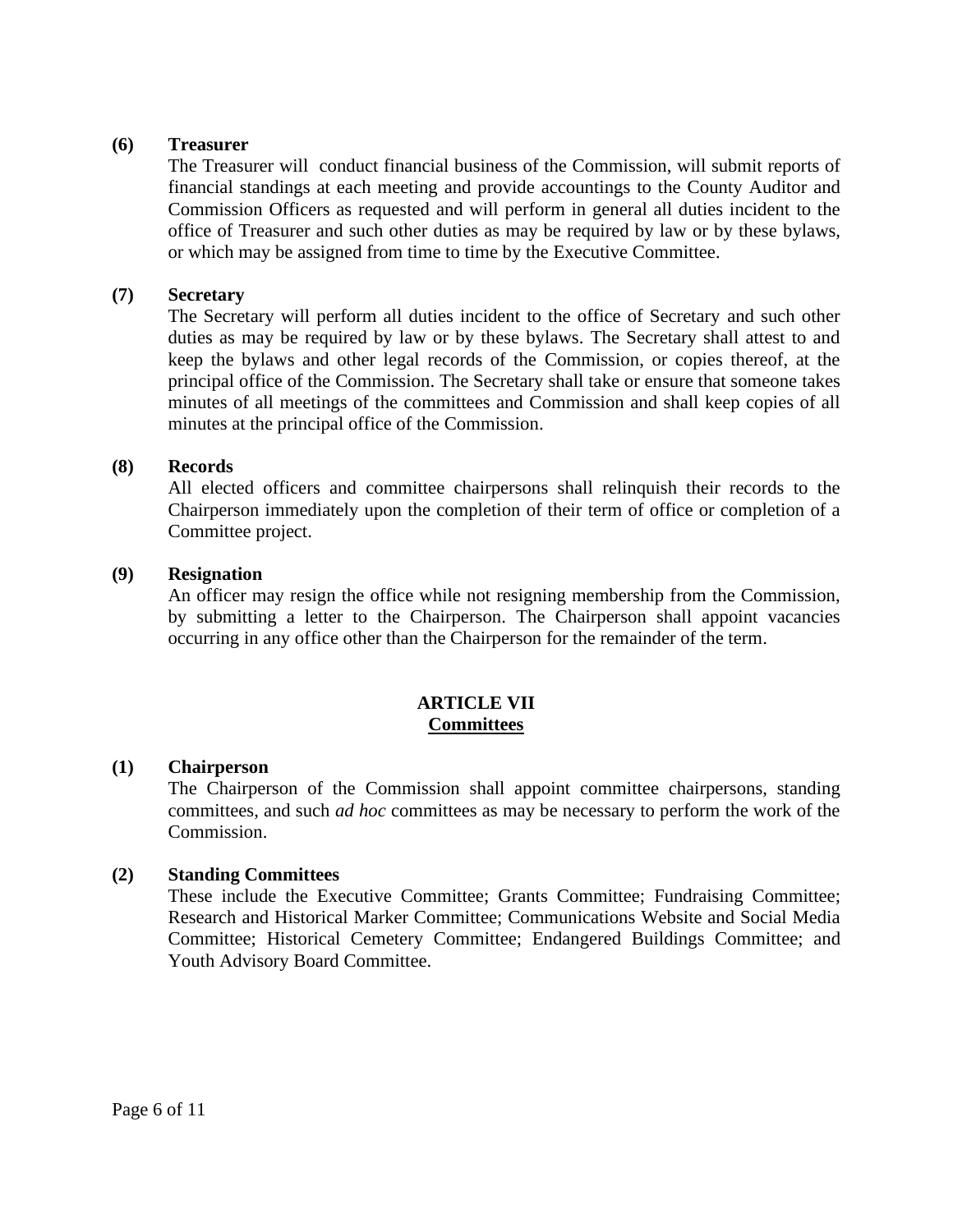## **ARTICLE VIII Duties**

#### **(1) Resource Identification**

The Commission should survey the county to determine the existence of historic buildings and other historical and archeological sites, private archeological collections, important endangered properties, or other historical features; report the data collected in the survey to the Commissioners Court and the Texas Historical Commission; develop and maintain an inventory of surveyed properties and districts in accordance with the standards established by the Texas Historical Commission; establish a system for the periodic review and assessment of the condition of designated properties in the county; and report the results of the review and assessment to the Texas Historical Commission. This can be accomplished with outside volunteers assisting on this project with oversite from the Chairperson and the Endangered Buildings Committee.

### **(2) Education**

The Commission should strive to create countywide awareness and appreciation of historic preservation and its benefits and uses.

## **(3) Reports and Recommendations**

The Commission shall make an annual report of its activities and recommendations to the Commissioners Court and to the Texas Historical Commission at the end of each calendar year. The Commission may make as many other reports and recommendations as it sees fit. Commissioners Court calendar year has been established from October 1 through September 30 of each year

The Commission shall make recommendations to the Commissioners Court and to the Texas Historical Commission concerning the acquisition and designation of real or personal property that is of historical or archeological significance.

The Commissioners Court shall provide to the Texas Historical Commission a list of appointed Members and the mailing address of each Member.

#### **(4) Resource Interpretation**

The Commission shall review applications for Official Texas Historical Markers to determine the accuracy, appropriateness, and completeness of the application.

The Commission shall review applications for Official County Historical Markers to determine the accuracy, appropriateness and completeness of the application.

The Commission should establish a system for periodic review, assessment, and maintenance of Official Texas Historical Markers in the county. The Commission should work to promote historic and cultural sites in the county to develop and sustain heritage tourism.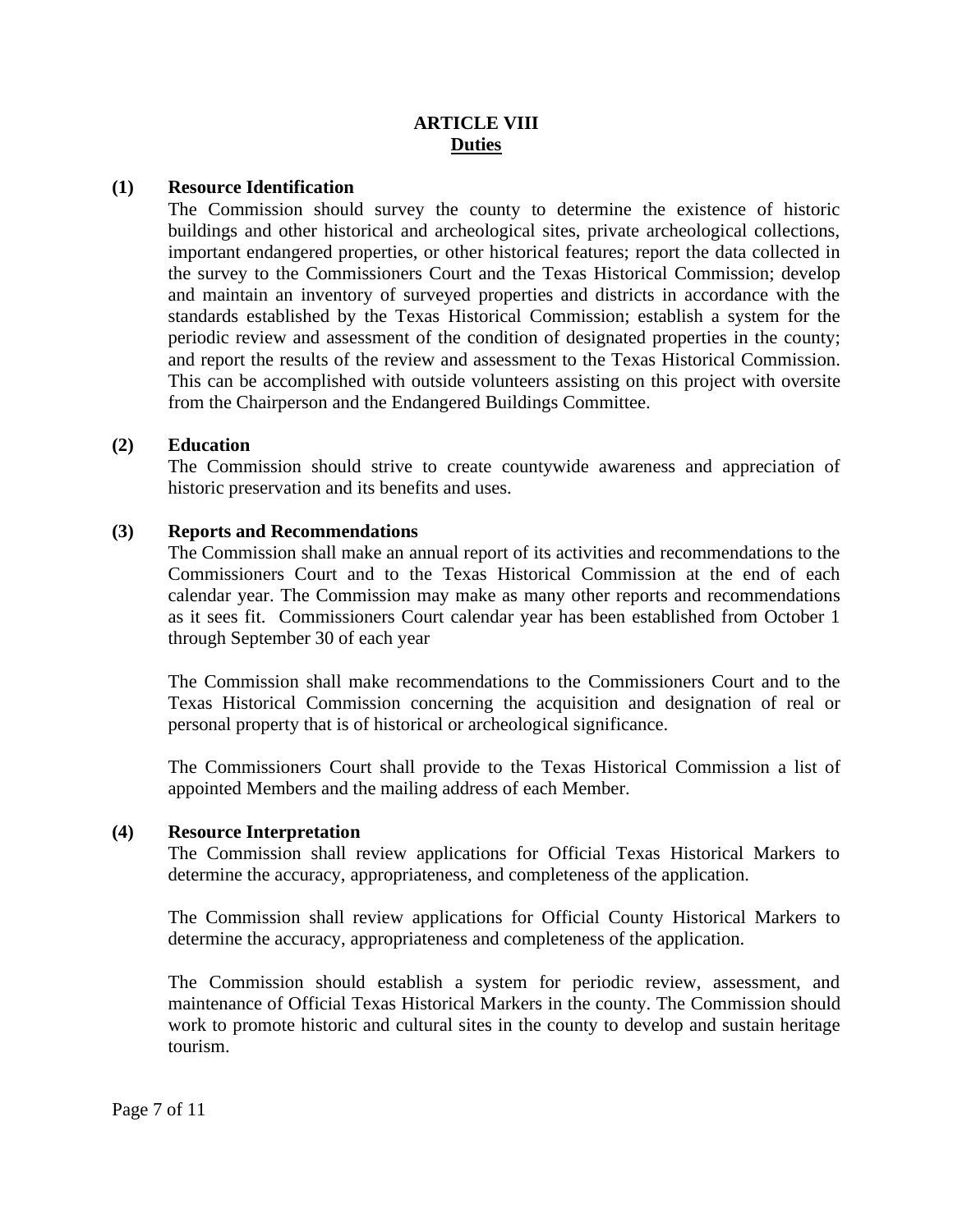## **(5) Planning**

The Commission should work in partnership with other preservation entities in the county to prepare a plan for the preservation of the county's historic and cultural resources. The Commission should use the Texas Historical Commission's statewide preservation plan for guidance.

#### **(6) Museums**

The Commission may operate and manage any museum owned or leased by the county; acquire artifacts and other museum collections in the name of the museum or Commission; and supervise any employees hired by the Commissioners Court to operate the museum. In operating museums, the Commission shall adhere to professional standards in the care, collection, management, and interpretation of artifacts.

## **(7) Leadership and Training**

The Commission, with assistance from the Texas Historical Commission, shall carry out board and volunteer training.

All Members of the Commission shall have two hours of formal training on the Open Meetings Act and the Texas Public Information Act within 90 days of taking office. Certificates of completion shall be filed in the office of County Judge.

**(8)** The Commission should strive to be represented at informational or educational meetings sponsored by the Texas Historical Commission at least twice a year.

## **ARTICLE IX Rules of Procedure**

Robert's Rules of Order shall govern the proceedings and business of the Commission unless otherwise provided herein.

#### **ARTICLE X Operations**

#### **(1) Execution of Documents**

Unless specifically authorized by the Commissioners Court or as otherwise required by law, all final contracts, deeds, conveyances, leases, promissory notes, or legal written instruments executed in the name of and on behalf of the Commission shall be signed and executed by the Chairperson and one other officer (or such other person designated by the Commissioners Court), pursuant to the general authorization of the Commission. All conveyances of land by deed shall be signed by the Chairperson or two other Members of the Executive Committee and must be approved by a resolution of the Commissioners Court.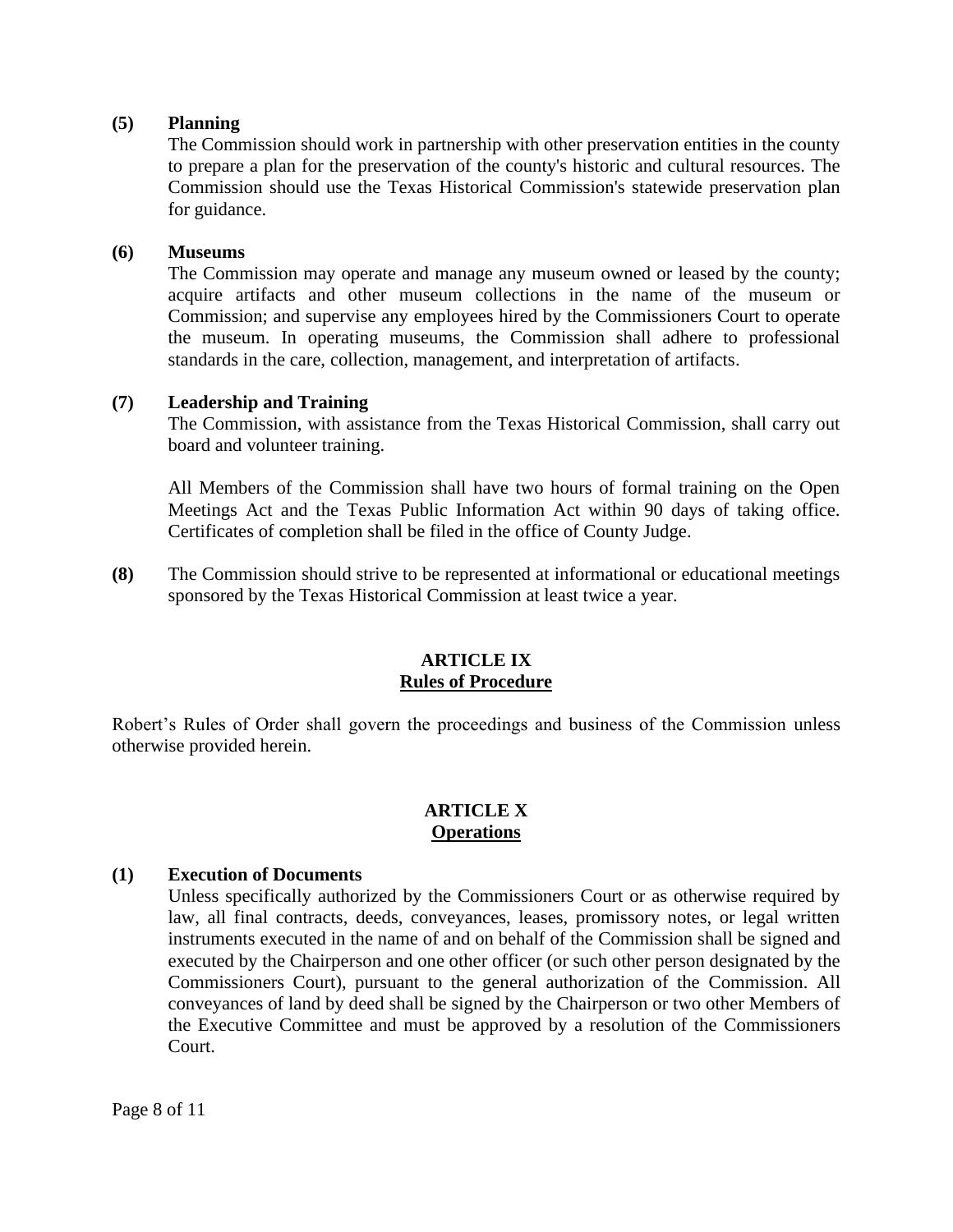## **(3 Budget**

The Treasurer in a manner set by Commissioners Court shall prepare the proposed budget for the ensuing year. The budget shall be approved by the Commission and then presented to the County Judge and Commissioners Court for approval.

## **(4) Disbursement of Funds**

Financial Transactions that have a value of \$500.00 or more shall require majority approval of the Commission or Executive Committee if a majority of the Members of the Commission is not immediately available to vote on the transaction. In all other transactions, the Chairperson may dispense with the funds of the Commission in accordance with the annual budget approved by the Commission and the purposes of the Commission as set out in these bylaws. Notwithstanding the above, all checks disbursing funds from any of the Commission's accounts shall require the approval of the County Auditor and the Commissioners Court.

## **County as Fiscal Depository for Funds**

As a branch of county government, any and all funds utilized by the Historical Commission must be deposited with the County Treasurer. The funds will be placed in a special Historical Commission account and county fiscal procedures will be followed, including any and all reports and documentation. As such, the chief source of funding is direct allocations from the Commissioners Court. Only funds authorized in the budget shall be expended. All other requests for funding require Commissioners Court approval.

#### **(5) Fiscal and Human Resources**

The Commissioners Court may pay the necessary expenses of the Commission.

The Commissioners Court may make agreements with governmental agencies or private organizations and may appropriate funds from the general fund of the county for the purpose of:

- (1) erecting historical markers and monuments;
- (2) purchasing objects and collections of objects that are historically significant to the county;
- (3) preparing, publishing, and disseminating, by sale or otherwise, a history of the county;
- (4) hiring professional staff and consultants;
- (5) providing matching funds for grants; and
- (6) funding other programs or activities as suggested by the Texas Historical Commission and the Commissioners Court.

The Texas Historical Commission may make grants available to the Commission, subject to the budgetary authority and approval of the Commissioners Court, to carry out the purposes of the Commission.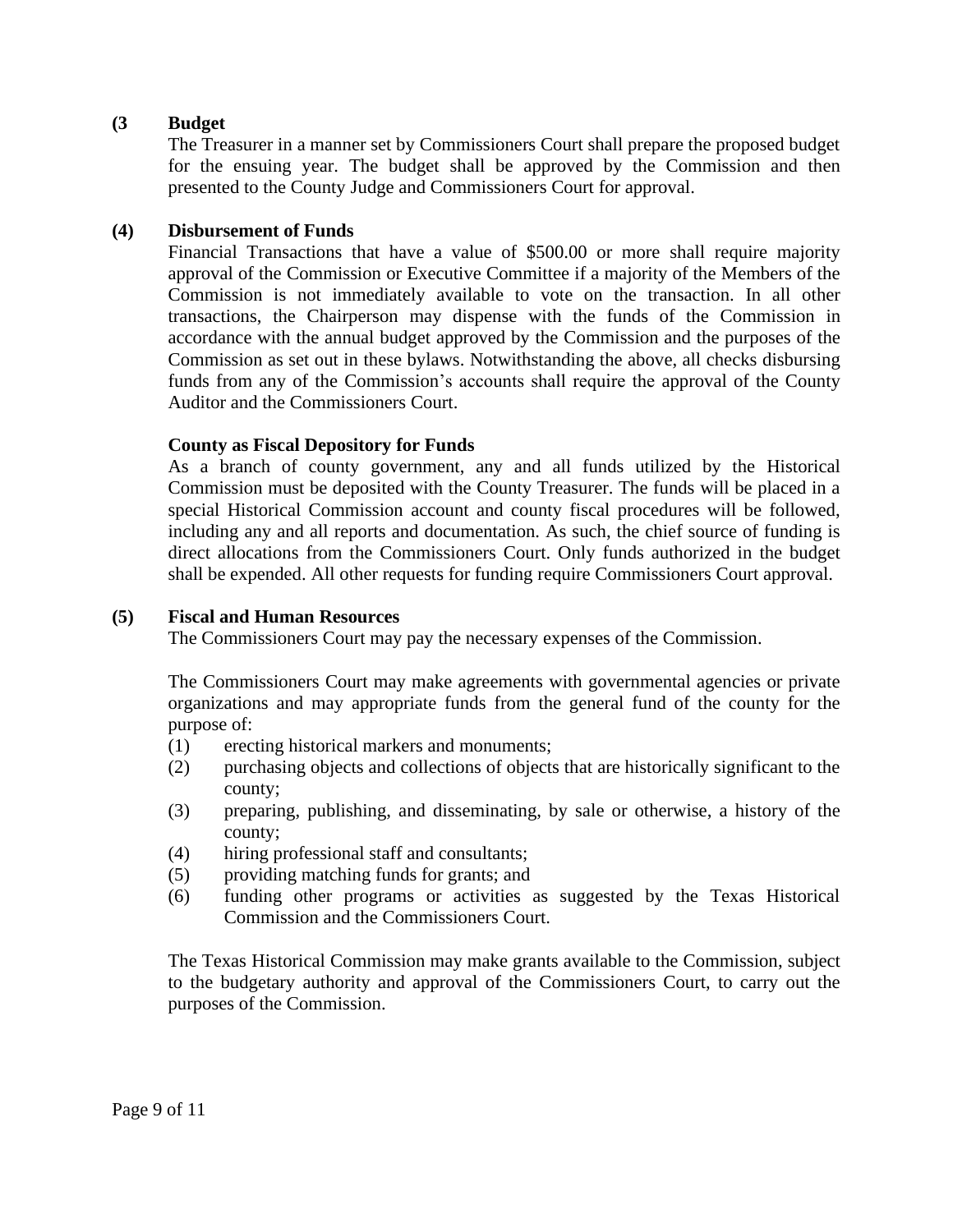## **(6) Receipt of Gifts**

The Commission shall be authorized to accept gifts of money and other property to further its preservation goals, and for any use in the furtherance of its lawful purposes in accordance with the Texas Local Government Code and the guidelines set by the Texas Historical Commission. All cash donations and sales proceeds to the Commission shall be placed in a separate donations account by the County Treasurer and shall only be used with the approval of the Commission and the Commissioners Court.

#### **(7) Nonprofits**

If the Commission is affiliated with a nonprofit organization, a Memorandum of Understanding (MOU) should be established defining the relationship and the role of each organization. The MOU must be approved by the County Commissioners Court.

#### **(8) Records**

The Commission will keep correct and complete records of account and will also keep minutes of the proceedings of the Commission meetings and Committees. The Commission will keep at its principal place of business, the County Clerk's office, or a safe place designated by the Commissioners Court the original or a copy of its records, including its bylaws, including amendments to date certified by the Secretary of the Commission**.** 

All elected officers and committee chairpersons shall relinquish their records to the Chairperson, immediately upon the completion of their term of office or completion of a project.

#### **(9) Inspection of Books and Records**

The minutes and tape recordings of an open meeting are public records and shall be available for public inspection and copying on request to the Commission's Chairperson or the Chairperson's designee.

#### **(10) Amendments**

The bylaws may be amended at any time by a vote of a majority vote of Members at a meeting where a quorum is present.